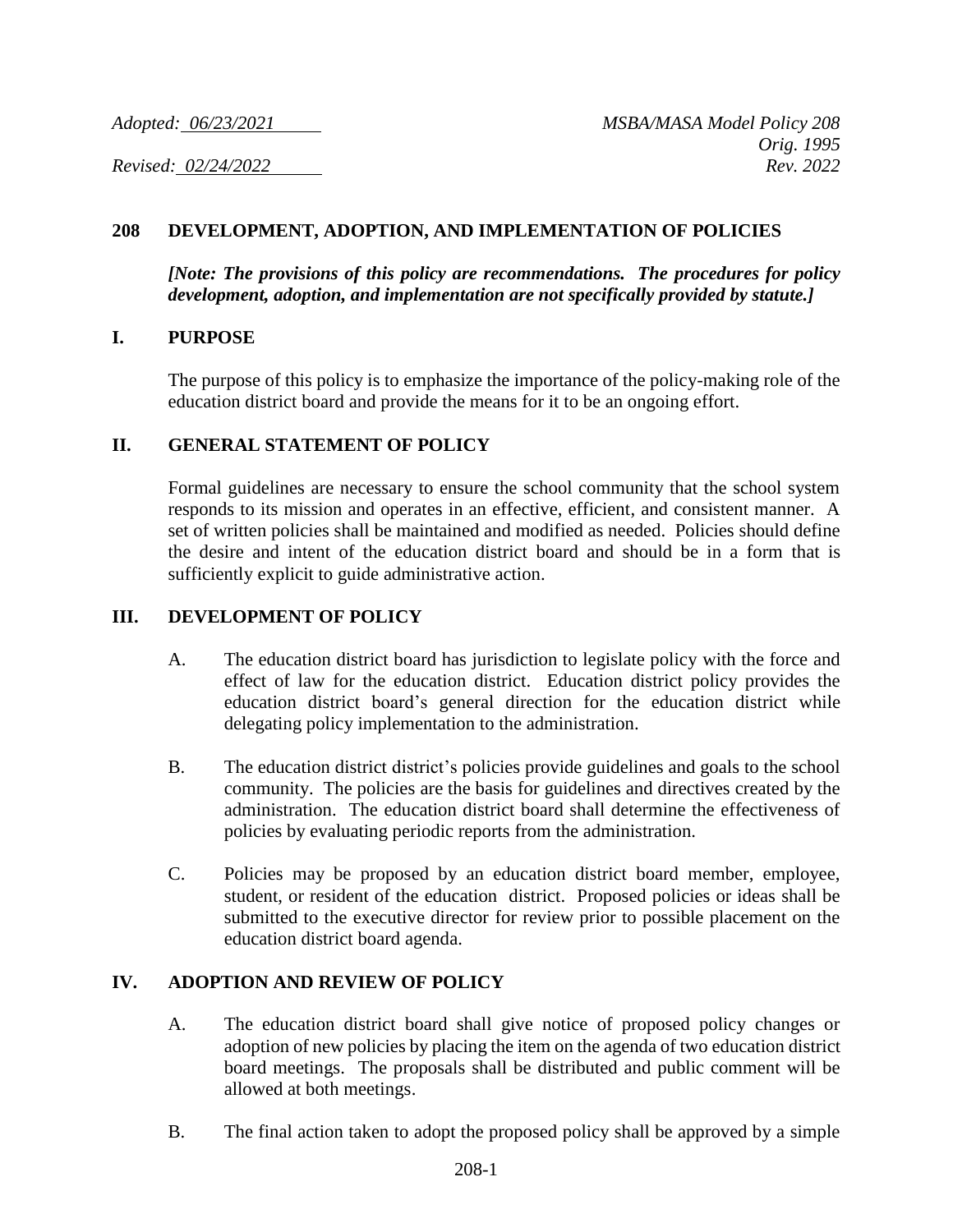majority vote of the education district board at a meeting after the two meetings at which public input was received. The policy will be effective on the latter of the date of passage or the date stated in the motion.

- C. In an emergency, a new or modified policy may be adopted by a majority vote of a quorum of the education district board in a single meeting. A statement regarding the emergency and the need for immediate adoption of the policy shall be included in the minutes. The policy adopted in an emergency shall expire within one year following the emergency action unless the policy adoption procedure stated above is followed and the policy is reaffirmed. The education district board shall have discretion to determine what constitutes an emergency.
- D. If a policy is modified with minor changes that do not affect the substance of the policy or because of a legal change over which the education district board has no control, the modified policy may be approved at one meeting at the discretion of the education district board.

# **V. IMPLEMENTATION OF AND ACCESS TO POLICY**

- A. The executive director shall be responsible for implementing education district board policies, other than the policies that cover how the education district board will operate. The executive director shall develop administrative guidelines and directives to provide greater specificity and consistency in the process of implementation. These guidelines and directives, including employee and student handbooks, shall be subject to annual review and approval by the education district board.
- B. Each education district board member shall have access to education district policies. A copy of the education district policies shall be placed in the office of each school attendance center and in the central education district office and shall be available for reference purposes to other interested persons.
- C. The executive director, employees designated by the executive director, and individual education district board members shall be responsible for keeping the policy current.
- D. The education district board shall review policies at least once every three years. The executive director shall be responsible for developing a system of periodic review, addressing approximately one third of the policies annually. In addition, the education district board shall review the following policies annually: 410 Family and Medical Leave Policy; 413 Harassment and Violence; 414 Mandated Reporting of Child Neglect or Physical or Sexual Abuse; 415 Mandated Reporting of Maltreatment of Vulnerable Adults; 506 Student Discipline; 514 Bullying Prohibition Policy; 522 Student Sex Nondiscrimination; 524 Internet Acceptable Use and Safety Policy; 616 Education District System Accountability; and 806 Crisis Management Policy.